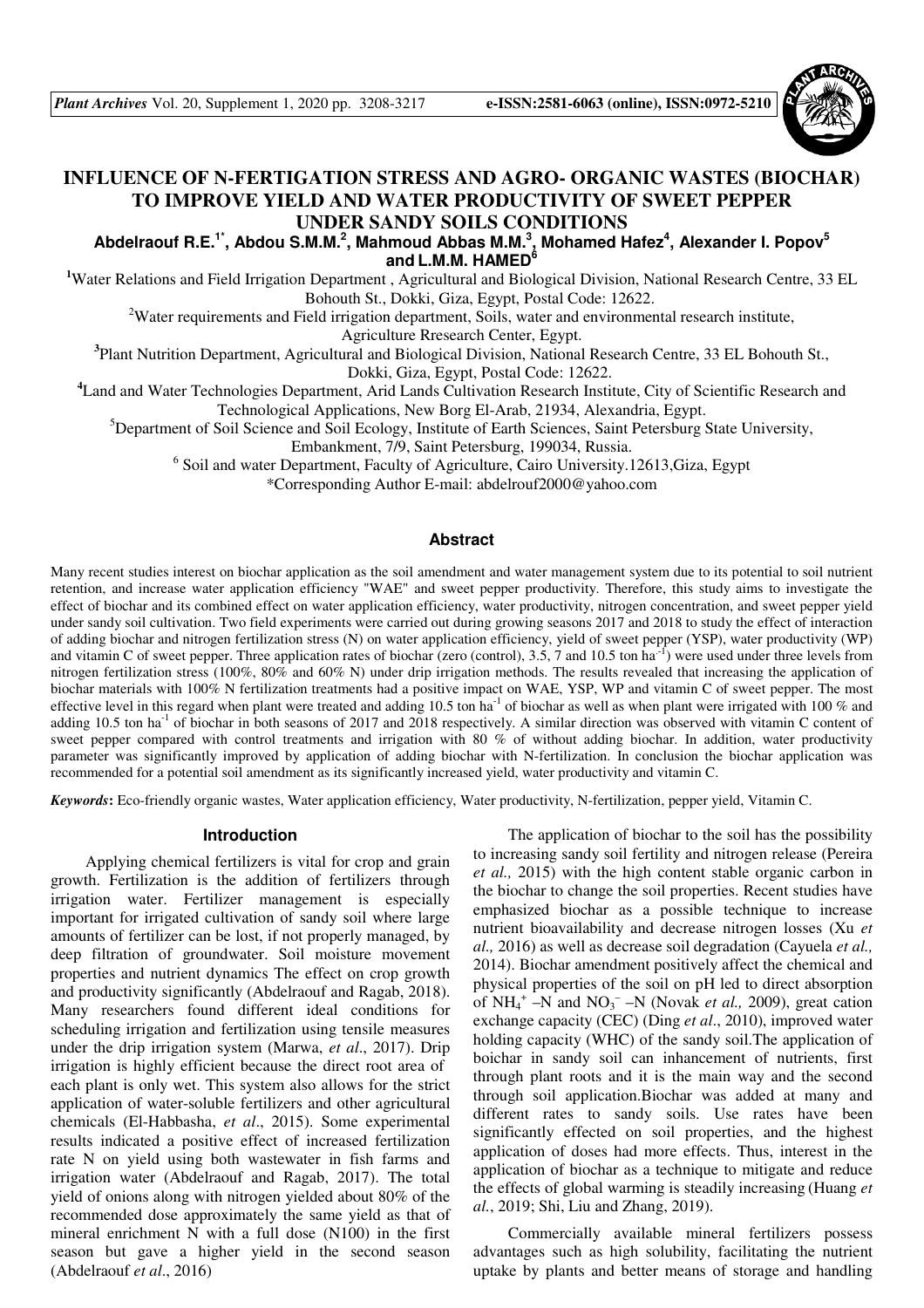(Rashad *et al,* 2016). However, high inputs of these chemical fertilizers contribute to soil degradation, damage to the environment and loss of biodiversity. Most importantly, these chemicals have contaminated groundwater in many regions making it unfit for human consumption (Hafez, *et al.,* 2019). The long-term application of organic matter to soils raise significantly the organic carbon and hence organic matter content of the treated soil.

Many early studies stated that effective water management practices reduce nitrogen losses and reduce water use in plant production (Li *et al.,* 2006). Sanchis *et al.* (2012) reported a positive effect of biochar on reducing  $CH<sub>4</sub>$ emission, however, there was an offset by the increased in N<sub>2</sub>O emissions. The highest yields are obtained through the combination of organic fertilizers and minerals Sediyama, *et al.,* (2009).According to (Yu *et al.*, 2019; Marcussi *et al.,* 2004), mineral nutrition is essential to increase productivity and improve the quality of the harvested bell peppers, and play important roles in plant metabolism. And is considered one of the most limiting nutrients for the bell pepper crop, because it influences the physiological processes that occur in plants and fruit production.

The presence of the addition biochar or organic wastes application in the sandy soil influences on physical properties of the same; increases the CEC by adsorbing metal ions nutrients from plants, such as calcium, iron, copper, or toxic to them; influence on soil pH; provides N, P, K to the soil and, consequently, influences nutrient uptake by plants (Nassar *et al.*, 2014; Laird *et al.,* 2010), among several functions. The nutrients should be provided through suitable sources on adequate amounts and forms in a right time to ensure that plants have adequate amounts of the nutrients required for high yields. There are two ways of application nutrients, first through plant roots and it is the main way and the second through foliar application (additional way). The

> **Precipitation [mm]** Wind speed [m/sec]

Aver. Of HC Air temperature [°C] - HC Relative humidity [%]

interest in foliar fertilizers arose due to the multiple advantages of foliar application methods. It is also recognized that supplementary foliar fertilization during crop growth can improve the mineral status of plants and increase the crop yield and quality (Dobbelaere *et al.*, 2002; Kolota and Osinska, 2001).

Recent research has focused on a single effect of biochar and N fertilization. However, few studies on the combined effects of biochar with organic and inorganic amendments under the plant growth were found. It is interesting to conduct research to improve nutrients availability and to increase yield and water holding capacity by application of biochar integration under sweet pepper cultivation. The combined application biochar with N fertilizer is considered to be necessary to promote higher productivity. Therefore, the aim of this study was effect of biochar compared with N fertilization on soil nutrient status, levels of vitamin C in pepper fruits, sweet pepper yield and water productivity in sandy soil under two continue cultivation seasons.

### **Materials and Methods**

### **Location and climate of experimental site**

 Field experiments were conducted during 2017 and 2018 seasons on sweet pepper and the farm was located in north Cairo–Egypt on sandy soil at Al-Nubariya Region, El Behira, Governorate, Egypt (latitude 30° 26<sup>'</sup> 28<sup>''</sup>N, longitude  $30^{\circ}$  18<sup>'</sup> 0<sup>"</sup> E, and mean altitude above sea level 21 m), Al Buhayra governorate, Egypt.. The sandy soil contains many problems, and this is due to the climate and parent material of this soil is silicateand quartz its, very poor in organic matter. The climate is arid and hot summers and semi- cool and wet winters. The average precipitation very low is 122 mm, and the average temperature is 23.15 (FAO, 2016). As shown in figure (1)



**Fig. 1 :** The data of average temperature, relative humidity and wind speed were obtained from the meteorological data of the Central Laboratory for Agricultural Climate (CLAC), weather station for El-Nubaryia region, source: (Abdelraouf, 2019)

# **Physical and chemical properties of sandy soil and irrigation water:**

 Irrigation water source was an irrigation channel passing through the experimental area, with an average pH of 7.4 andelectrical conductivity (EC)  $0.54$  dS m<sup>-1</sup>. The main physical and chemical properties of the soil illustrated in table (1), were determined in situ and in the laboratory at the beginning of the experiment. The main physical and chemical properties of irrigation water are reported in table 2.

**Table 1 :** Physical and chemical characteristics of the soil of the experimental area

| <b>Soil Characteristics</b>    | Soil depth (cm) |           |       |  |  |  |  |  |
|--------------------------------|-----------------|-----------|-------|--|--|--|--|--|
|                                | $0 - 20$        | $20 - 40$ | 40-60 |  |  |  |  |  |
| Physical parameters            |                 |           |       |  |  |  |  |  |
| <b>Texture</b>                 | Sandy           | Sandy     | Sandy |  |  |  |  |  |
| Course sand $(\%)$             | 47.00           | 57.22     | 40.72 |  |  |  |  |  |
| Fine sand $(\% )$              | 50.49           | 39.52     | 55.44 |  |  |  |  |  |
| Silt + clay $(\%)$             | 2.51            | 3.26      | 3.84  |  |  |  |  |  |
| Bulk density $(t m^{-3})$      | 1.68            | 1.66      | 1.69  |  |  |  |  |  |
| Organic matter $(\%)$          | 0.65            | 0.40      | 0.25  |  |  |  |  |  |
| Chemical parameters            |                 |           |       |  |  |  |  |  |
| $EC$ (dS m <sup>-1</sup>       | 0.58            | 0.57      | 0.55  |  |  |  |  |  |
| pH(1:2.5)                      | 8.5             | 8.6       | 8.7   |  |  |  |  |  |
| Total CaCO <sub>3</sub> $(\%)$ | 7.06            | 2.43      | 4.62  |  |  |  |  |  |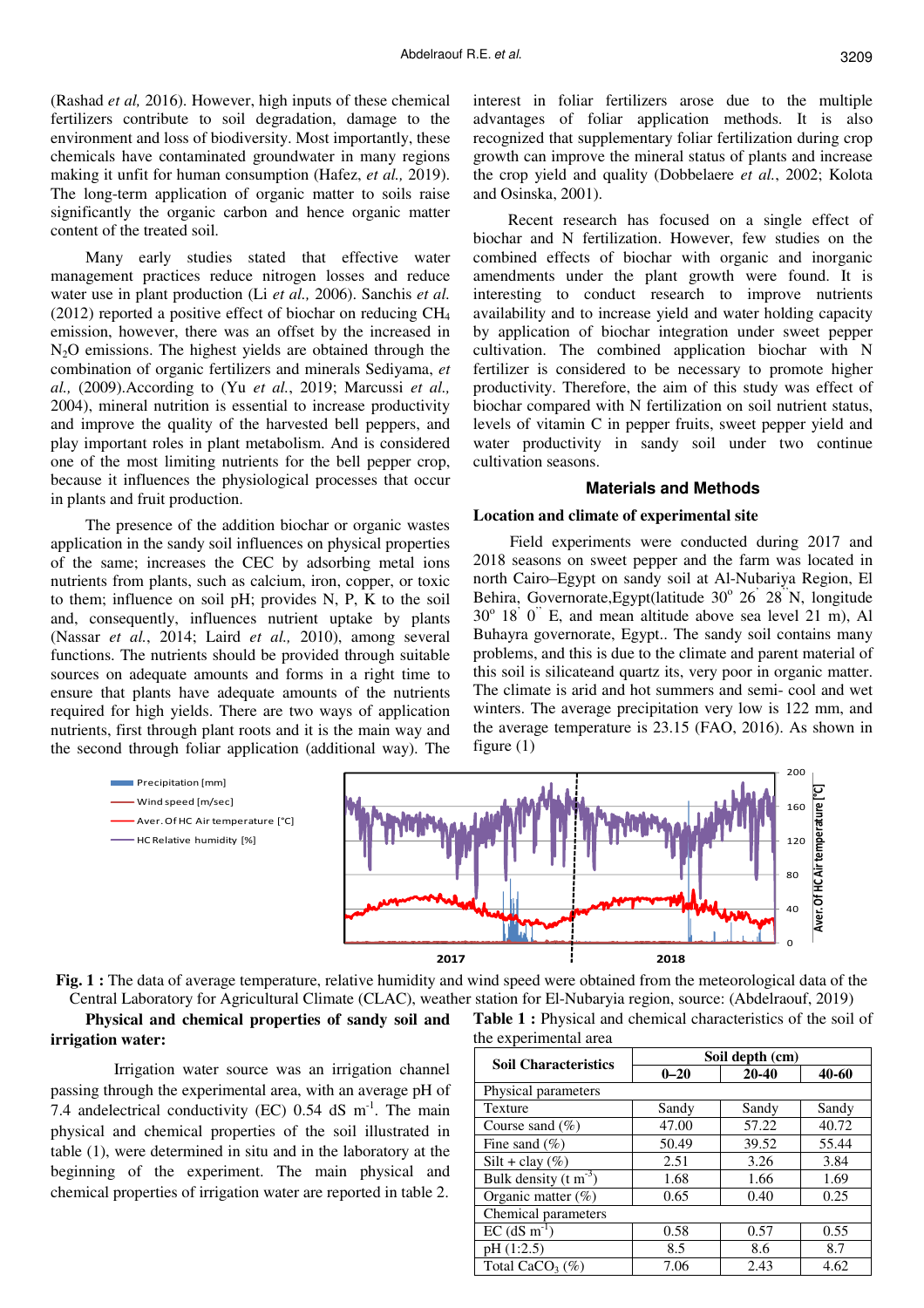**Table 2 :** Main characteristics of irrigation water of the experimental area

| <b>Parameter</b>                                        | <b>Irrigation</b><br>canal water,<br>IW |
|---------------------------------------------------------|-----------------------------------------|
| Electric Conductivity, $dS \, m^{-1}$                   | 0.54                                    |
| pH                                                      | 7.4                                     |
| Chemical characteristics, concentrations<br>in mg $l^1$ |                                         |
| Calcium, $Ca^{2+}$                                      | 2.63                                    |
| Magnesium, $\overline{Mg^{2+}}$                         | 1.42                                    |
| Sodium, $Na2+$                                          | 1.59                                    |
| Potassium, K <sup>+</sup>                               | 0.13                                    |
| Carbonate, $\overline{CO_3}^{2-}$                       | < 0.01                                  |
| Bicarbonate, HCO <sub>3</sub>                           | 1.60                                    |
| Chloride, Cl <sup>-</sup>                               | 2.70                                    |
| Sulphate, $SO42$                                        | 1.30                                    |

# **Experimental design:**

The experimental design was three levels of irrigation water deficit [100%, 80% and 60% from nitrogen requirements for sweet pepper ] plotted in main plot and three application rates of biochar [0 (control) , 3.5, 7 and 10.5 ton/ha.] plotted in sub-main plot as shown in fig. (2)**.** 

# **Biochar production method:**

Pyrolysis experiments were carried out by simple reactors for producing biochar from corn straw using metal scrap drums MSD. The feedstock (corn straw) was placed in the reactor to pyrolysis at low-temperatures. After pyrolysis, the reactor was left inside the furnace to cool to room temperature. The biochars and ash obtained were weighed. Figure (3) include full description for biochar production stages from corn straw.



BR 1,2,3,4 : Application Rates of biochar, ton  $ha^{-1}N$ : Nitrogen **Fig. 2 :** Layout of experimental design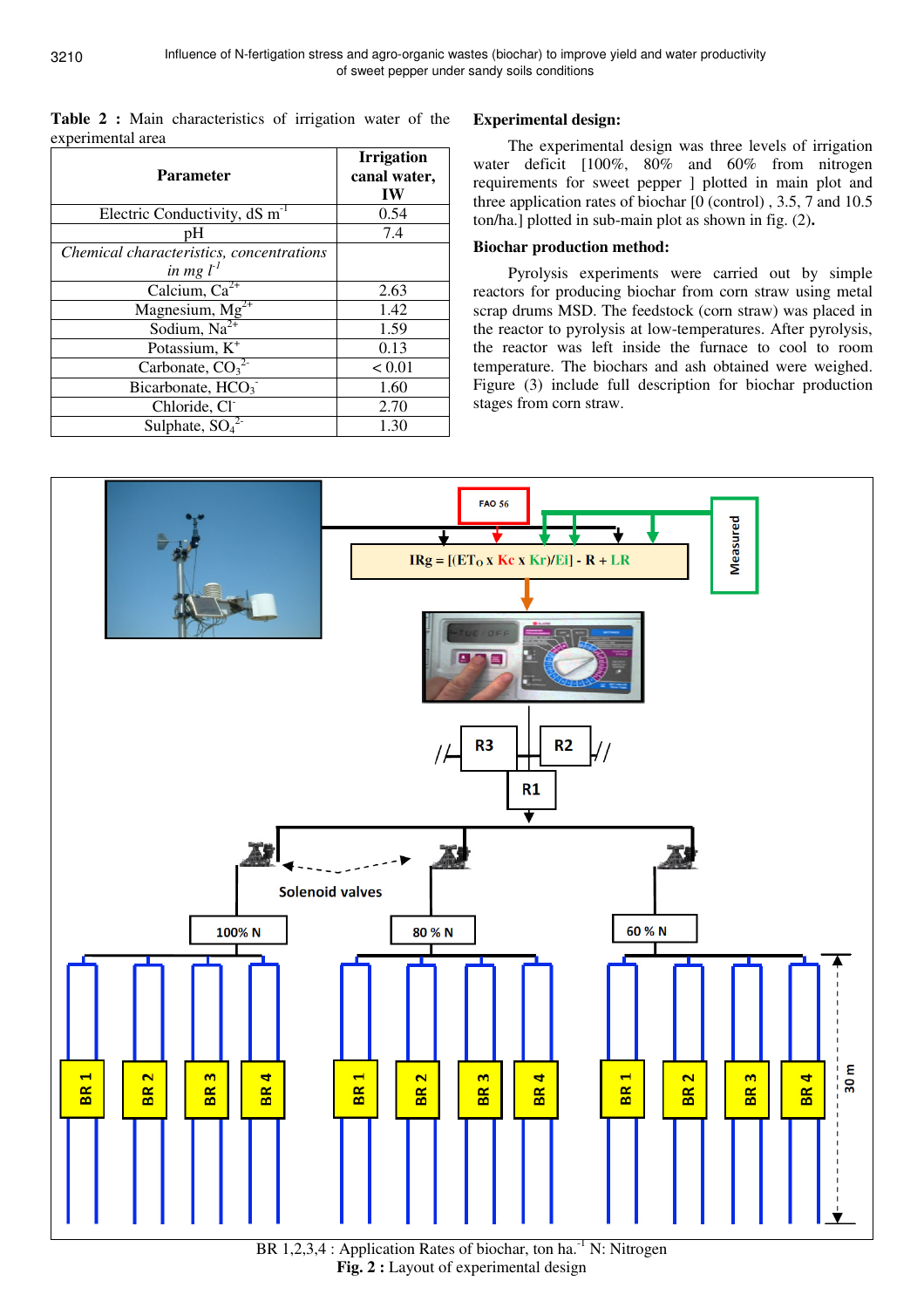Putting small lengths of corn straw in tinplate drums with dimensions, Top Dia.: 295 mm, Bottom Dia.: 275 mm, Height: 375 mm



Inserting the tinplate drums with small lengths of corn straw to steel drum with dimensions, Top Dia... 590 mm, Bottom Dia.: 550 mm, Height: 750 mm



Corn straw biochar Corn straw Ash **Fig. 3 :** Using metal scrap drums "MSD" for producing the biochar

*Irrigation requirements for sweet pepper:* Daily irrigation water was calculated by following equation (1) and seasonal irrigation water was 5760 m<sup>3</sup> /ha./season for 100% full irrigation "FI" for 2017 and 6000 m<sup>3</sup>/ha./season for 2018 under drip irrigation system:

$$
IRg = [(ET0 x Kc x Kr) / Ei] - R + LR
$$
 ...(1)

Where: IRg = Gross irrigation requirements, mm/day;  $ET_0=$ Reference evapotranspiration,  $mm/day$ ,  $Kc = Crop$  factor

(FAO-56); Kr = Ground cover reduction factor and the values of Kr measured by Keller equation:  $Kr = GC\% + 0$ , 15.  $(1 - GC\%)$ , Where GC%: ground cover = (shaded area per plant/area per plant); Ei = Irrigation efficiency,  $\%$ , R = Water received by plant from sources other than irrigation, mm (for example rainfall),  $LR =$  Amount of water required for the leaching of salts, mm. Total water volumes for each treatment and application rate of biochar were reported in table (3)

| Table 3 : Total water volumes and biochar rates during 2017 and 2018 seasons for each treatment |  |
|-------------------------------------------------------------------------------------------------|--|
|-------------------------------------------------------------------------------------------------|--|

| Deficit Irrigation, kg |               |       | N Fertigation Stress, kg ha <sup>-1</sup> | Biochar rates, ton ha. <sup>-1</sup> | <b>Symbol</b>   |  |
|------------------------|---------------|-------|-------------------------------------------|--------------------------------------|-----------------|--|
|                        | <b>Symbol</b> | 2017  | 2018                                      |                                      |                 |  |
| $100\%$ N              |               | 144   | 144                                       |                                      | BR <sub>0</sub> |  |
| 80%N                   |               | 115.2 | 15.2                                      |                                      | BR <sub>1</sub> |  |
| $60\%$ N               | ΓΩ            | 86.4  | 86.4                                      | 7.0                                  | BR <sub>2</sub> |  |
|                        |               |       |                                           | 10.5                                 | BR <sub>3</sub> |  |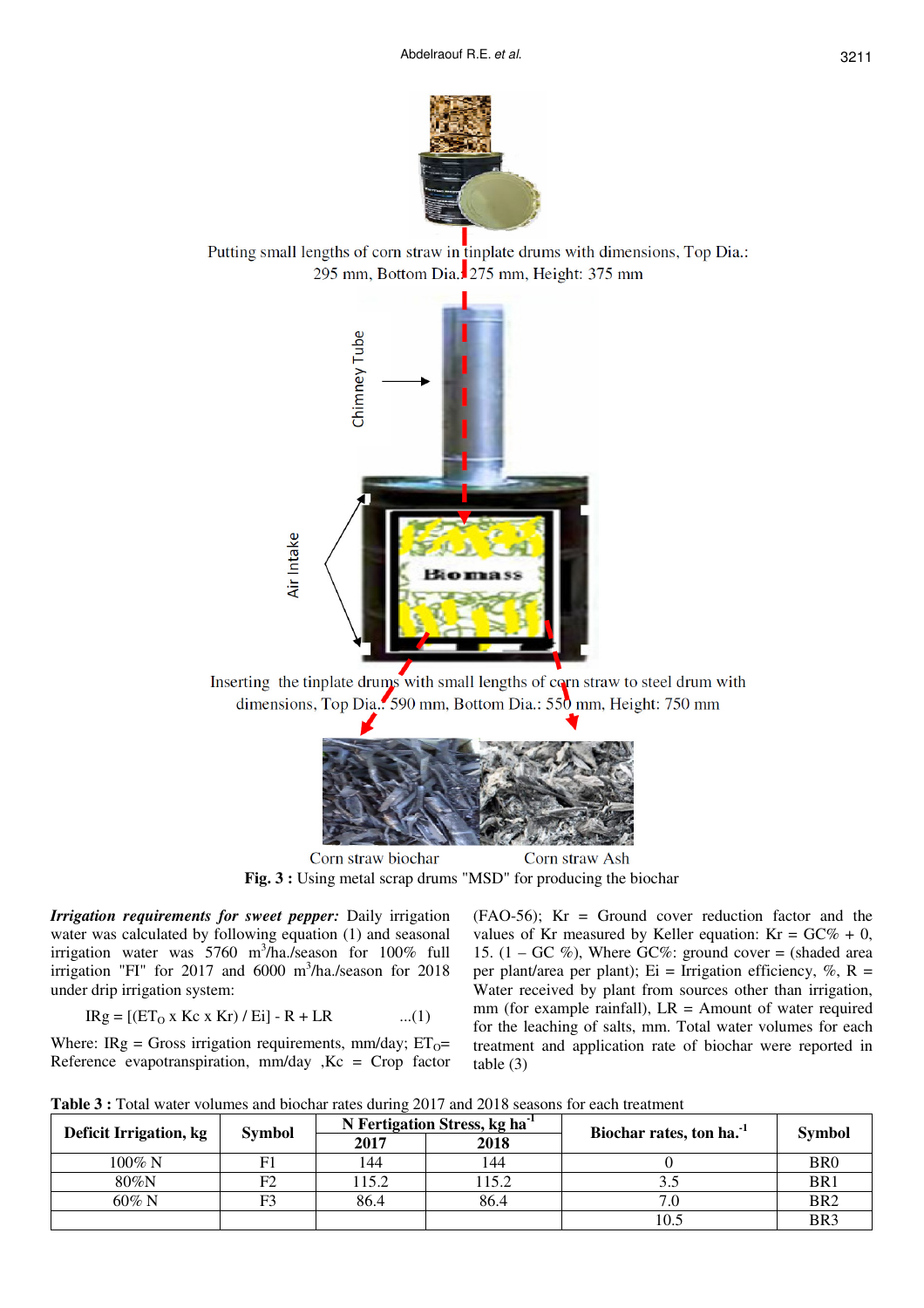# **Evaluation Parameters**

$$
Ds = (\theta 1 - \theta 2) * d * \rho \qquad \qquad ...(3)
$$

Where: Da is the depth of applied water (mm), d is the soil layer depth (mm), θ1 is the average of soil moisture content after irrigation (g/g) in the root zone,  $\theta$ 2 is the average of soil moisture content before irrigation  $(g/g)$  in the root zone,  $p =$  bulk density of soil (g/cm<sup>3</sup>) as shown as in table 2.

**Water application efficiency:** Water application efficiency  $(AE_{IW})$  is the actual storage of water in the root zone to meet the crop water needs in relation to the water applied to the field. The  $AE_{IW}$  was calculated using equation 2:

$$
AE_{IW} = Ds/Da \qquad ...(2)
$$

Where  $AE_{IW}$  is the application efficiency of irrigation water,%, Ds is the depth of stored water in the root zone, cm by equation 3

|--|

|                    |          | Soil depth, cm |                                          | $\theta_1$<br>$\%$ | $\theta_2$<br>$\%$   | d,<br>mm    | of his anon water at peak of his gancillone enter on ever pepper<br>$\rho$ , g.mm <sup>-3</sup>                                              | $\mathbf{D}_s =$<br>$(\theta_1 - \theta_2)^* d^* \rho$<br>mm | $D_s =$<br>$\sum_{s1+}$<br>$D_{s2}$ + $D_{s3}$<br>mm | $D_a$<br>mm | $AE_{IW} =$<br>$[D_s/D_a]*100$                                                   |
|--------------------|----------|----------------|------------------------------------------|--------------------|----------------------|-------------|----------------------------------------------------------------------------------------------------------------------------------------------|--------------------------------------------------------------|------------------------------------------------------|-------------|----------------------------------------------------------------------------------|
|                    |          |                |                                          | Surface locations  | ******************** |             |                                                                                                                                              | $D_{s1}$                                                     |                                                      |             |                                                                                  |
|                    |          |                | 0-10 cm $10-20$ cm $20-30$ cm $30-35$ cm |                    |                      | X direction |                                                                                                                                              | $D_{s2}$                                                     |                                                      |             |                                                                                  |
| depth              | 0-15 cm  |                |                                          |                    |                      |             |                                                                                                                                              | $D_{s3}$                                                     |                                                      |             |                                                                                  |
|                    | 15-30 cm |                |                                          |                    |                      |             |                                                                                                                                              |                                                              |                                                      |             |                                                                                  |
| Soil               | 30-45 cm |                |                                          |                    |                      |             |                                                                                                                                              |                                                              |                                                      |             |                                                                                  |
| $\Lambda$ $\Gamma$ | ction    |                |                                          |                    |                      |             | $\Lambda$ and in the set of $\mathcal{L}$ is the set of the set of $\mathcal{D}$ . $\mathcal{D}$ and $\mathcal{L}$ is a set of $\mathcal{D}$ |                                                              |                                                      |             | $\mathbf{D}$ and $\mathbf{E}$ and $\mathbf{E}$ and $\mathbf{E}$ and $\mathbf{E}$ |

 $AE_{IW}$  = Application efficiency of irrigation water,  $D_s$  =Depth of stored water in root zone, D  $_a$  =Depth of applied water, d =Soil layer depth,  $\theta_1$  =Average of soil moisture content after irrigation,  $\theta_2$  = Average of soil moisture content before irrigation,  $\rho$  = Relative bulk density of soil (dimensionless).  $D_{s1}$  = Depth of stored water in root zone from  $0 - 15$  cm  $D_{s2}$  = Depth of stored water in root zone from  $15 - 30$  cm,  $D_{\text{S}3}$ = Depth of stored water in root zone from  $30 - 45$ cm

**Yield of sweet pepper:** At harvest, yield as kg per m<sup>2</sup> and ton per hectare were calculated.

Water productivity of sweet pepper: The "WP<sub>sweet pepper</sub>" was calculated according to James, (1988) by equation (3) as follows:

$$
WPswect pepper = Ey/Ir
$$
 ...(3)

Where: WP<sub>sweet pepper</sub> is water productivity of sweet pepper (kg sweet pepper /  $\text{m}^3$  water), Ey is the economical yield (kg /ha.); Ir is the applied amount of irrigation water  $(m_{\text{water}}^3/ha$ ./season).

**Nitrogen fertigation productivity of sweet pepper** "NFP sweet pepper" was calculated by equation (4) as follows:

$$
NFPswect pepper = Ey/NFA \t...(4)
$$

Where: NFP<sub>sweet pepper</sub> is Nitrogen fertigation productivity of sweet pepper (kg sweet pepper / kg  $_{\text{N fertilizer}}$ ), Ey is the economical yield (kg /ha); NFA is the Nitrogen Fertigation Amount (kg<sub>N</sub> fertilizer /ha./season).

**Vitamin C of sweet pepper:** At harvesting time, samples of green pepper fruits were randomly harvested from each subplot to measure vitamin C. Vitamin C (mg/100 ml juice) was determined as the method described in A.O.A.C. (1990).

**Statistical Analysis:** All the obtained data in the two seasons of study were statistically analyzed using the analysis of variance method according to Snedecor and Cochran (1980). However, means were distinguished by the Duncan's multiple range test(Duncan, 1955).

# **Results and Discussion**

The effect of N-fertilization stress and biochar rate application, including water application efficiency, yield, water productivity, N-fertigation productivity, Vitamin C of the sweet pepper in sandy soil has been determined. The data of analysis of the tested organic wastes (biochar) and Nfertilization are presented in figs. (4,5,6,7, 8 and tables (5 and 6).

# **Water application efficiency**

As it presented in figure (4) the obtained results signify that, there was a constructive impact of application rate of biochar on  $AE_{IW}$ . However, the  $AE_{IW}$  in both seasons were increased as a result of increasing the application rate of biochar and not affected by increasing of N-fertigation rate. The increasing of  $AE_{IW}$  might be attributed to application rate of biochar only. Enhancing the water holding capacity within the root zone by increasing the application rate of biochar. Although the efficiency of adding irrigation water was not affected by increasing the added rate of nitrogen fertilization with irrigation water, it would logically increase the nitrogen concentration in the effective root zone of the sweet pepper plant, with the addition of nitrogen mineral fertilizers added with the amount of irrigation water fixed under all treatments, which would have a positive effect on increasing and improving the productivity and quality of the cultivated crop.

3212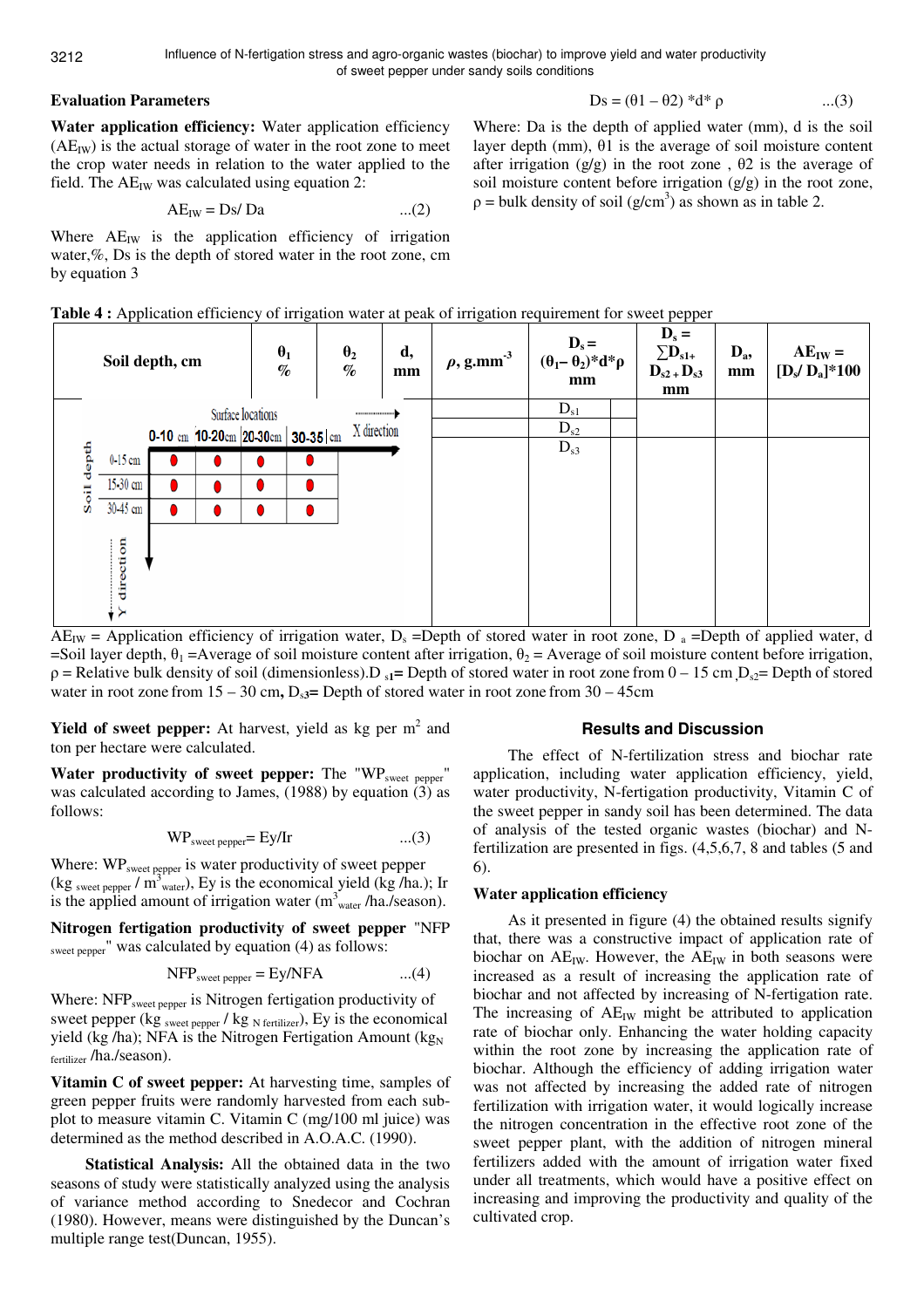

**Fig. 4 :** Effect of N-fertigation stress and biochar rate on the water application efficiency during seasons 2017 and 2018

## **Yield of sweet pepper** *"* YSP"

Effect of interaction between N-fertigation stress and application rate of biochar on YSP is exhibited in table. (5, 6) and figure (5) .Significant differences among treatments due to interaction were attained in YSP in both experimental seasons 2017 and 2018. It is worthy to mention that in most cases the highest values of the significantly affected character in the two seasons were exhibited by added  $10.5$  ton ha<sup>-1</sup> of biochar with 100%, 80% and 60% of N fertigation stress. Meanwhile, the lowest significant interaction values of YSP were 21.13 ton. ha<sup>-1</sup> and 19.9 ton. ha<sup>-1</sup>, 20.90 ton. ha<sup>-1</sup> and 19.7 ton. ha<sup>-1</sup> and 12.67 ton. ha<sup>-1</sup> and 11.9 ton. ha<sup>-1</sup> in the first and second season, respectively with 100% and without

adding biochar. The main reasons for the improvement of YSP under  $100\%$  and the addition 10.5 tons. ha<sup>-1</sup> of biochar may be due to; 1)- The addition of 80% reduces the total volume of water which stored in the root zone and thus reduces the loss by deep percolation thereby increasing the concentration of mineral fertilizer within the root zone and allowing the opportunity to increase nutrient absorption, 2)- Increased rate of biochar that improved water holding capacity inside root zone resulting in enhanced  $AE_{IW}$ . The decomposition of biochar resulted to increase the availability nutrients. This results agreement with (Pereira *et al.,* 2015 ; Xu *et al.,* 2016).



**Fig 5 :** Effect of N-fertigation stress and biochar rate on the yield of sweet pepper during seasons 2017 and 2018 **Water productivity of sweet pepper** "WP sweet pepper"

The Effect of N-Fertigation stress on water productivity of sweet pepper "WP sweet pepper" is illustrated in table (5) and figure (6). Data are shown that WP sweet pepper was affected by N-fertigation stress N% application rate. Decreasing fertigation stress N% amount to 100% of resulted the highest values for WP sweet pepper

(4.7 and 4.19 kg sweet pepper  $\overline{\smash{)}\,}$  m<sup>3</sup> water) followed by 80 % of resulted values for WP sweet pepper (4.6 and 4.15 kg sweet pepper /  $m<sup>3</sup>$  water) followed by 60 % of resulted values for WP sweet pepper (2.8 and 2.52 kg sweet pepper  $/m^3$  water) in both seasons 2017 and 2018 respectively. While the lowest values of WP sweet pepper were obtained with 60%N-fertigation stress.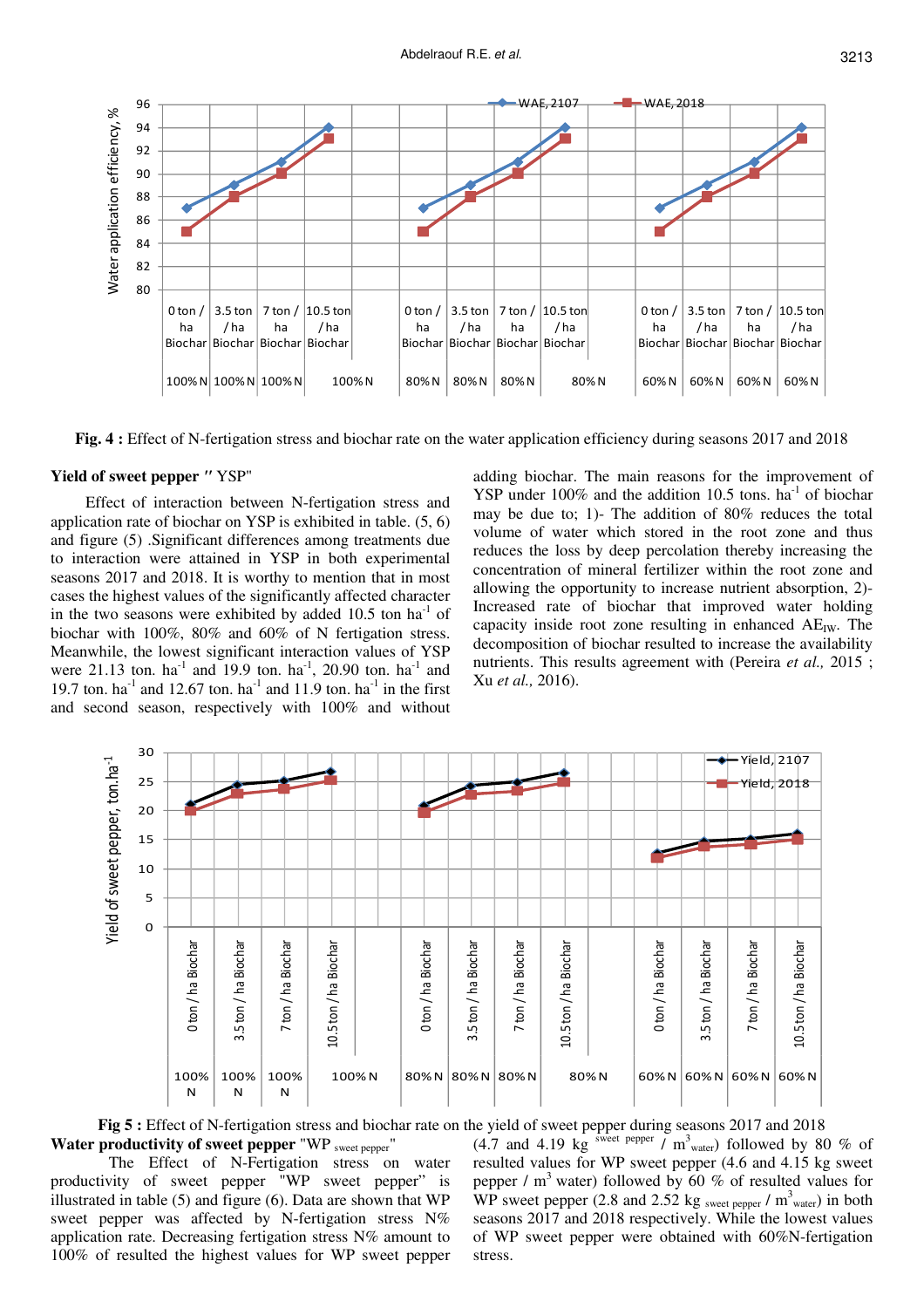

**Fig. 6 :** Effect of N-fertigation stress and biochar rate on the water productivity of sweet pepper during seasons 2017 and 2018

### **N-Fertigation productivity of sweet pepper "NFP<sub>sweet pepper</sub>"**

 The effect of N-fertigation stress and biochar rate on the N-fertigation productivity of sweet pepper " NFP sweet pepper" is illustrated in tables (5 and 6) and figure (7). Data are shown that NFP sweet pepper was affected by N-fertigation stress application rate. Decreasing fertigation stress N% amount to 100% of resulted the highest values for NFP sweet pepper (186.1and 174.7 kg sweet pepper / kg N fertilizer) followed by  $80\%$ of resulted values for NFP sweet pepper (230.2and 216.3 kg sweet pepper / kg  $_N$  fertilizer) followed by 60 % of resulted values for

 $NFP$  sweet pepper (186.1and174.7 kg sweet pepper / kg  $_{N}$  fertilizer) in both seasons 2017 and 2018 respectively. Increased values N-fertigation productivity of sweet pepper with increased productivity of the crop and a decrease in the values of mineral nitrogen fertilizers added with rice water, although the lowest amount of nitrogen mineral fertilizers added with irrigation water was at 60% nitrogen, but the productivity values at this treatment were much lower than the productivity values under 80% Nitrogen and 100% nitrogen Abdelraouf, (2019).



**Fig. 7 :** Effect of N -fertigation stress and biochar rate on the N- fertigation productivity of sweet pepper during seasons 2017 and 2018

## **Vitamin C of sweet pepper** "V.C"

Effect of interaction between N-fertigation stress and application rate of biochar on vitamin C of sweet pepper is exhibited in table (5and 6) and figure (8). Significant differences due to interaction were attained in vitamin C parameter in both experimental seasons. The highest significant interaction values of vitamin C decreasing Nfertigation stress amount to 100% of resulted the highest values for VC sweet pepper (131.2and 122.7) followed by 80  $%$ of resulted values for VC sweet pepper (124.6and 116.6) followed by 60 % of resulted values for VC sweet pepper  $(98.4)$ 

and 92.0) in both seasons 2017 and 2018 respectively, under the rate of adding  $10.5$  ton ha<sup>-1</sup> of biochar. The main causes for increase vitamin C of sweet pepper under 100%, 80% and 60 % and using 10.5 tons.ha<sup>-1</sup> of biochar, this may be due to: 1) Increasing of application rate of biochar, which increase the water holding capacity inside root zone leading to enhanced and mitigate water stress on plants; 2)-Degradation of biochar increased the availability of nutrients. This results agreement with Marcussi *et al.,* 2004; Laird, *et al.,*2010; Pereira *et al.,* 2015 , and Xu *et al.,* 2016).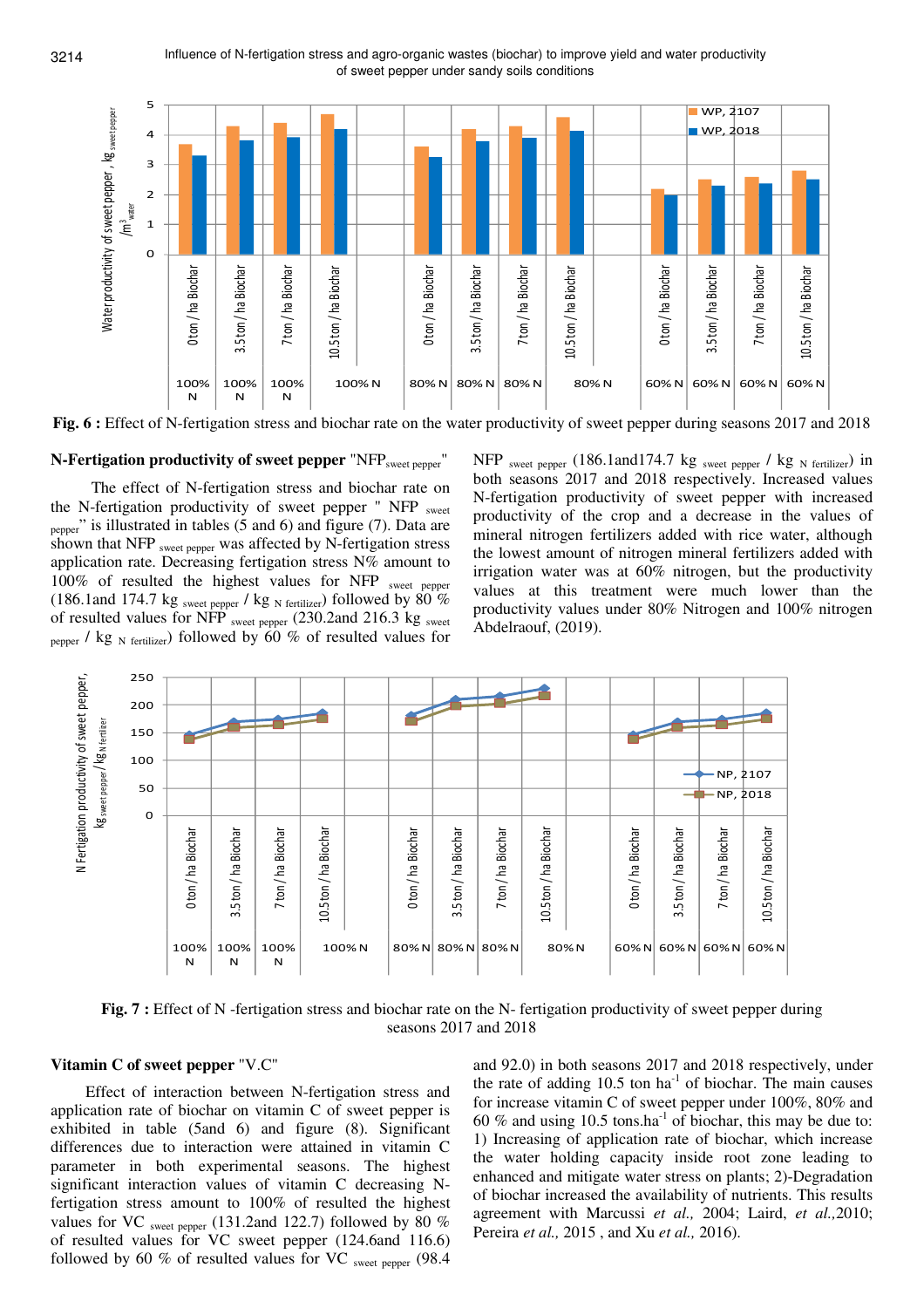

**Fig. 8 :** Effect of N-fertigation stress and biochar rate on the Vitamin C of sweet pepper during seasons 2017 and 2018

Table 5 : Effect of N-fertigation stress and biochar rate on the yield, water productivity, N-Fertigation productivity and Vitamin C of sweet pepper during season 2017.

| <b>Treatments</b>         |                                      |                         | Water                                                                                         | <b>N</b> Fertigation                                                        |                                   |
|---------------------------|--------------------------------------|-------------------------|-----------------------------------------------------------------------------------------------|-----------------------------------------------------------------------------|-----------------------------------|
| Fertigation<br>stress, N% | <b>Biochar rate</b><br>$ton.ha^{-1}$ | Yield,<br>$ton.ha^{-1}$ | productivity,<br>$\frac{\text{kg} {\text{sweet } \text{pepper}}}{\text{m}^3 {\text{water}} }$ | Productivity,<br>$\mathrm{kg}$ sweet pepper / $\mathrm{kg}$<br>N fertilizer | Vitamin C, V.C<br>mg/100 ml juice |
| 100                       | 0.0                                  | 21.13                   | 3.7                                                                                           | 146.7                                                                       | 110.2                             |
| 100                       | 3.5                                  | 24.47                   | 4.3                                                                                           | 170.0                                                                       | 125.5                             |
| 100                       | 7                                    | 25.17                   | 4.4                                                                                           | 174.8                                                                       | 127.2                             |
| 100                       | 10.5                                 | 26.77                   | 4.7                                                                                           | 186.1                                                                       | 131.2                             |
| 80                        | 0.0                                  | 20.90                   | 3.6                                                                                           | 181.5                                                                       | 104.7                             |
| 80                        | 3.5                                  | 24.27                   | 4.2                                                                                           | 210.3                                                                       | 119.7                             |
| 80                        | $\tau$                               | 24.90                   | 4.3                                                                                           | 216.3                                                                       | 120.9                             |
| 80                        | 10.5                                 | 26.53                   | 4.6                                                                                           | 230.2                                                                       | 124.6                             |
| 60                        | $0.0\,$                              | 12.67                   | 2.2                                                                                           | 146.7                                                                       | 82.7                              |
| 60                        | 3.5                                  | 14.70                   | 2.5                                                                                           | 170.0                                                                       | 94.1                              |
| 60                        | 7                                    | 15.10                   | 2.6                                                                                           | 174.8                                                                       | 95.4                              |
| 60                        | 10.5                                 | 16.07                   | 2.8                                                                                           | 186.1                                                                       | 98.4                              |
|                           | L S D $_{0.05}$                      | 10.98                   | 0.178                                                                                         | 8.23                                                                        | 1.41                              |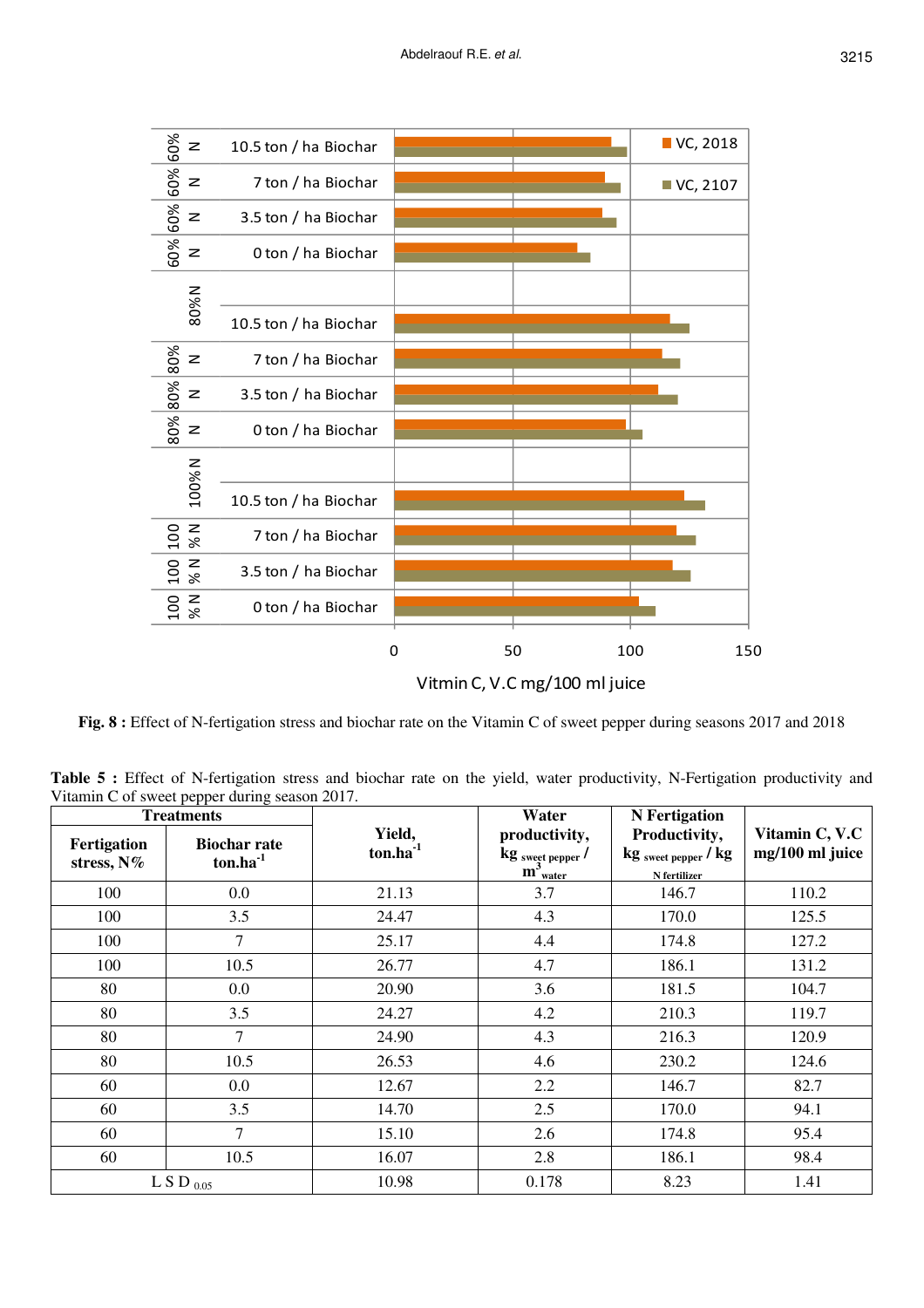|                           | <b>NAME OF SWEET PEPPER WELLING SERIOR 20101</b><br><b>Treatments</b> | Yield,     | Water<br>productivity                        | <b>N</b> Fertigation<br>Productivity     | Vitamin C, VC<br>$mg/100$ ml |  |
|---------------------------|-----------------------------------------------------------------------|------------|----------------------------------------------|------------------------------------------|------------------------------|--|
| Fertigation<br>stress, N% | <b>Biochar rate</b><br>$ton.ha^{-1}$                                  | $ton.ha-1$ | $\operatorname{kg}_{\text{swect\,pepper}}$ / | $\text{kg}$ sweet pepper / $\text{kg}$ N | juice                        |  |
|                           |                                                                       |            | $m_{\text{water}}$                           | fertilizer                               |                              |  |
| 100                       | $0.0\,$                                                               | 19.9       | 3.31                                         | 137.8                                    | 103.1                        |  |
| 100                       | 3.5                                                                   | 22.9       | 3.83                                         | 159.7                                    | 117.4                        |  |
| 100                       | 7                                                                     | 23.7       | 3.94                                         | 164.2                                    | 119.0                        |  |
| 100                       | 10.5                                                                  | 25.2       | 4.19                                         | 174.7                                    | 122.7                        |  |
| 80                        | $0.0\,$                                                               | 19.7       | 3.27                                         | 170.5                                    | 97.9                         |  |
| 80                        | 3.5                                                                   | 22.8       | 3.79                                         | 197.6                                    | 111.6                        |  |
| 80                        | $\tau$                                                                | 23.4       | 3.90                                         | 203.2                                    | 113.1                        |  |
| 80                        | 10.5                                                                  | 24.9       | 4.15                                         | 216.3                                    | 116.6                        |  |
| 60                        | $0.0\,$                                                               | 11.9       | 1.99                                         | 137.8                                    | 77.3                         |  |
| 60                        | 3.5                                                                   | 13.8       | 2.29                                         | 159.7                                    | 88.1                         |  |
| 60                        |                                                                       | 14.2       | 2.37                                         | 164.2                                    | 89.2                         |  |
| 60                        | 10.5                                                                  | 15.1       | 2.52                                         | 174.7                                    | 92.0                         |  |
| L S D 0.05 %              |                                                                       | 0.916      | 0.151                                        | 7.73                                     | 1.32                         |  |

**Table 6 :** Effect of N-fertigation stress and biochar rate on the yield, water productivity, N-Fertigation productivity and vitamin C of sweet pepper during season 2018.

### **Conclusions**

Water application efficiency in both seasons were increased as a result of increasing the application rate of biochar and not affected by increasing of N-fertigation rate. The increasing of  $AE_{IW}$  might be attributed to application rate of biochar only. Enhancing the water holding capacity within the root zone by increasing the application rate of biochar. Although the efficiency of adding irrigation water was not affected by increasing the added rate of nitrogen fertilization with irrigation water, it would logically increase the nitrogen concentration in the effective root zone of the sweet pepper plant, with the addition of nitrogen mineral fertilizers added with the amount of irrigation water fixed under all treatments, which would have a positive effect on increasing and improving the productivity and quality of the cultivated crop.

There were a significant differences in the values of yield of sweet pepper among treatments due to interaction were attained in YSP in both experimental seasons 2017 and 2018. It is worthy to mention that in most cases the highest values of the significantly affected character in the two seasons were exhibited by added 10.5 ton  $ha^{-1}$  of biochar with 100%, 80% and 60% of N fertigation stress. The main reasons for the improvement of YSP under 100% and the addition 10.5 tons.  $ha^{-1}$  of biochar may be due to; 1)- The addition of 80% reduces the total volume of water which stored in the root zone and thus reduces the loss by deep percolation thereby increasing the concentration of mineral fertilizer within the root zone and allowing the opportunity to increase nutrient absorption, 2) -Increased rate of biochar that improved water holding capacity inside root zone resulting in enhanced  $AE_{IW}$  . The decomposition of biochar resulted to increase the availability nutrients.

Water productivity of sweet pepper was affected by Nfertigation stress N% application rate. Decreasing fertigation stress N% amount to 100% of resulted the highest values for WP sweet pepper followed by 80 % of resulted values for WP sweet pepper followed by 60 % of resulted values for WP sweet pepper in both seasons 2017 and 2018 respectively. While the lowest values of WP sweet pepper were obtained with 60%N-fertigation stress.

There were significant differences in the values of Vitamin C of sweet pepper. The highest significant interaction values of vitamin C decreasing N-fertigation stress amount to 100% of resulted the highest values for V.C sweet pepper followed by 80 % of resulted values for VC sweet pepper followed by 60 % of resulted values for VC sweet pepper in both seasons 2017 and 2018 respectively. The main causes for increase vitamin C of sweet pepper under 100%, 80% and 60 % and using 10.5 tons.ha<sup>-1</sup> of biochar, this may be due to: 1) Increasing of application rate of biochar, which increase the water holding capacity inside root zone leading to enhanced and mitigate water stress on plants; 2)-Degradation of biochar increased the availability of nutrients.

## **Acknowledgment**

We thank the College Departmentof Water Relations and Field Irrigation and Department of Plant Nutrition, Agricultural and Biological Division, National Research Centre, Egypt, College of Department of Soil Science and Soil Ecology, Institute of Earth Sciences of St. Petersburg State University, Saint Petersburg, Russia, and College Department of Land and Water Technologies, Arid Lands Cultivation Research Institute, City of Scientific Research and Technological Applications, Alexandria, Egypt.

#### **References**

- A.O.A.C. (1990). Association of Official Agricultural Chemists. Official Methods of Analysis. 4<sup>th</sup> ed. pp. 495-510. Benjamin Franklin Station, Washington. D.C., U.S.A.
- Abdelraouf, R.E. (2019) 'Deficit Irrigation Management in Arid Regions by Adding Biochar to Sandy Soils: Sweet Pepper Cultivation', *Current Science International*, 667–677.
- Abdelraouf, R.E. and Ragab, R. (2017). The benefit of using drainage water of fish farms for irrigation : Field and modelling study using the saltmed model. R.E. abdelraouf1\* and r. ragab2irrigation and drainage. Irrig. and Drain, 66: 758–772.
- Abdelraouf, R.E.; Abou-Hussein, S.D.; Badr, M.A. and El-Tohamy, N.M. (2016). Safe and sustainable fertilization